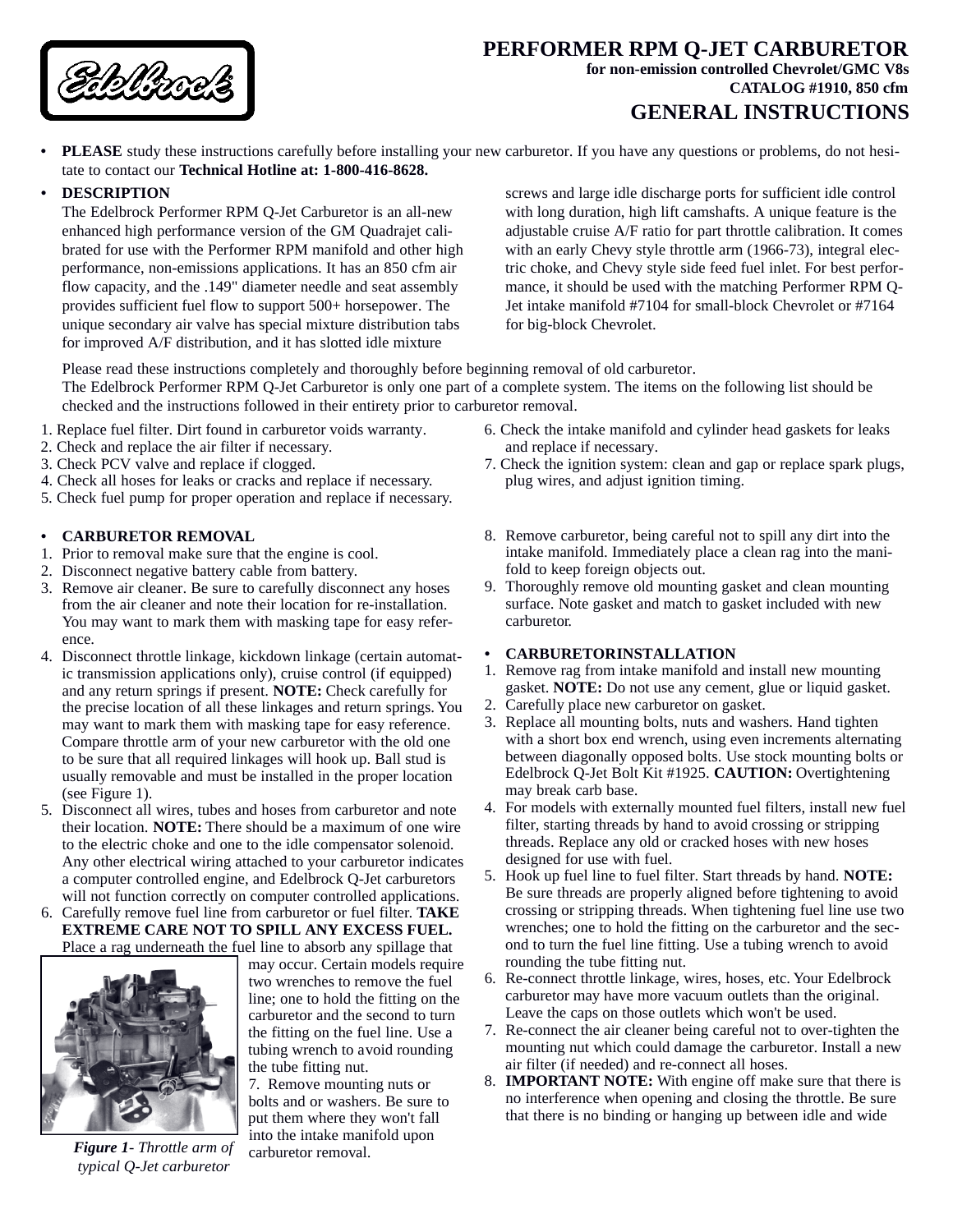open throttle as this could cause the throttle to stick, resulting in loss of engine speed control.

9. Re-connect the negative battery cable to the battery.

#### **• CARBURETOR TESTING**

1. **NOTE:** Be wary of fuel leaks! If a fuel leak occurs, stop immediately and repair the leak. Failure to do so could result in engine fire and serious injury.

**NOTE:** The following adjustments can affect vehicle emissions. Laws in your area may govern these emissions.

2. The choke system is pre-set at the factory, however, minor adjustments may be required. Adjust using factory specifications for your vehicle.

#### **• IDLE MIXTURE ADJUSTMENT**

The Edelbrock Performer RPM Q-Jet carburetor has conventional Idle Mixture Screws (IMS) that provide a leaner Air/Fuel (A/F) ratio when turned clockwise and richer A/F ratio when turned counterclockwise. The idle air flow is controlled by a conventional screw that opens the primary throttles. The following procedure should be used to set the idle mixture and speed.

- 1. Fully warm engine and ensure choke is fully open.
- 2. Install air cleaner.
- 3. Set desired speed with the air screw.
- 4. Adjust the IMS on one side to get the maximum possible rpm or highest vacuum if you are using a manifold vacuum gauge. Do not go rich beyond the maximum speed point.
- 5. If the procedure above changed the idle speed more than 40 rpm, then re-adjust the idle speed.
- 6. Adjust the opposite side of that is Step 4 to get maximum rpm or vacuum.
- 7. Reset the speed.
- 8. Carefully trim each IMS to again get the maximum idle rpm or manifold vacuum.
- 9. Go leaner just enough to get a 20 rpm drop in speed.
- 10. Reset the speed to the desired rpm.
- 11. This is a Lean-Best Idle Set. Setting richer than this will not improve idle quality or performance, but could cause higher hydrocarbon emissions and tend to foul spark plugs.

#### **• WINTER FUEL IDLE SETS**

During the winter months (in most parts of the country) the local fuel will be a "winter" blend that is very volatile, as an assist to cold-engine starting and driveability during warm-up. However, the high volatility has the disadvantage of allowing excessive vaporization of the fuel if the vehicle is operated in a heated area such as a garage. This can result in problems in the idle-set procedures since the carburetor's internal vents will allow this excess vapor to be drawn into the throats and enrichen the mixture. The idle will be erratic and not seem to be able to hold a set. To resolve this problem, it is advisable to perform the final settings outdoors after the vehicle has been stabilized with a drive of several miles.

#### **• CHOKE CONNECTION**

The Edelbrock Performer RPM Q-Jet carburetor comes with an electric choke which requires a 12 volt lead that is hot only when the ignition is on.

**• Edelbrock Q-Jet Rebuild Kits** The Edelbrock Performer RPM Q-Jet can be rebuilt with **Rebuild Kit #1990**.

#### **• Replacement Fuel Filters**

The Edelbrock Performer RPM Q-Jet has a replaceable fuel filter element behind the Fuel Inlet Nut. **Replacement filter #1927** is available from your Edelbrock dealer.

#### **LEGEND**

- A Diverter Port
- B Choke Pull-down
- C Fuel Inlet
- D Exhaust Gas Recirculation (EGR) Port
- E Idle Mixture Screws
- F Positive Crankcase Ventilation (PC V) Port
- G Canister Purge
- H Distributor Port
- I Idle Speed Screw
- J Accessory Port
- K Bowl Vent
- L Hot Air (#1903 only)
- M Fast Idle Screw
- N Clean Air (#1903 only)
- O 1/4" N.P.T. (Power Brake Port)



*Front View of #1910*



*Typical Rear View, all models*